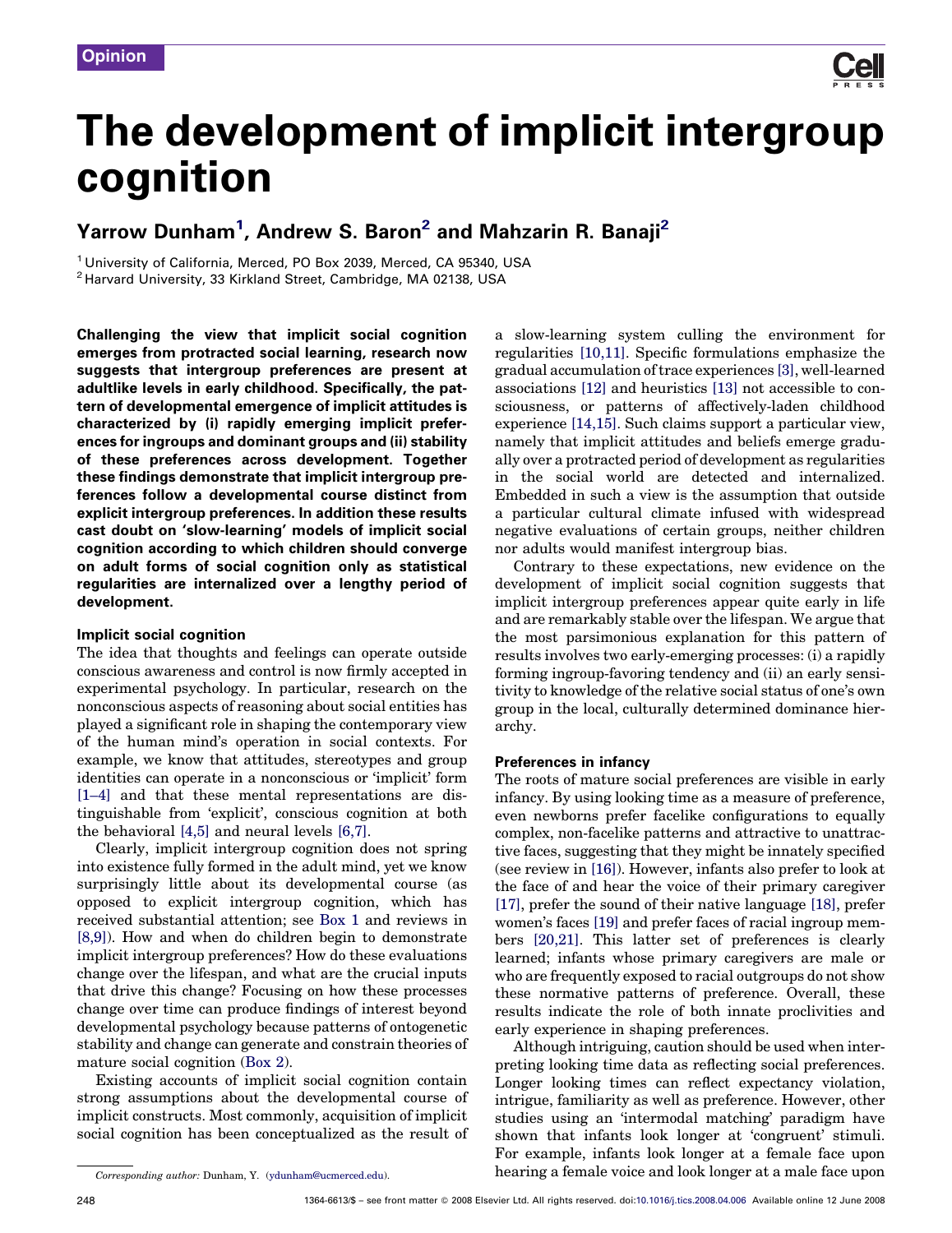#### <span id="page-1-0"></span>Box 1. The development of explicit intergroup preferences

The fact that young children verbally report negative attitudes toward members of racial and other outgroups often comes as a shock, especially to surprised parents. Nonetheless, the accumulated evidence shows that from age four, White children in North America and the UK express negative attitudes and stereotypes toward racial outgroups (reviewed in [\[8,9,47\]\)](#page-4-0). These expressions begin to decline in middle childhood and are weak or absent by adolescence. Traditional interpretations of these findings (e.g. [\[47\]](#page-5-0)) have focused on processes of domain-general cognitive maturation in which childhood egocentrism and deficiencies in the ability to multiply categorize the same individual led to overextension of positive valence to the ingroup and to the rigid application of stereotypes. As these developmental limitations are overcome in the course of normative development, intergroup bias wanes; in this view both the early emergence and gradual disappearance of intergroup bias are driven by stagelike developmental change.

The emergence of evidence on the development of implicit social cognition provides grounds to revise these findings. Rather than documenting the changes in intergroup cognition writ large, they must be interpreted as applying only to children's self-reported, explicit evaluations. Explicit teaching about appropriate social norms for respecting all groups as well as egalitarian moral principles might explain the developmental shift away from expressions of intergroup bias. But the data presented in this article suggest that implicit intergroup preferences follow a decidedly different pattern, characterized by early emergence of ingroup preference followed by developmental stability (see main text). Thus, the well-known dissociation between implicit and explicit intergroup attitudes visible in adults appears to result when explicit attitudes are revised gradually over development (growing more egalitarian), whereas implicit attitudes remain generally stable, continuing to favor the ingroup or culturally dominant group [\[27\]](#page-5-0).

hearing a male voice [\[22\].](#page-5-0) Most relevant to our exploration of the early emergence of social preferences, infants have been shown to look longer at attractive rather than unattractive faces when hearing pleasant sounds and vice versa for unattractive faces [\[23\]](#page-5-0), suggesting a positive evaluative association with attractive faces. Intermodal matching could prove useful in exploring other intergroup preferences in infants by moving beyond simple visual preferences to actual evaluative associations. Such research could provide a much needed bridge to toddler and early childhood data on intergroup cognition, on which the remainder of this review will focus.

#### Implicit ingroup preference in young children

Children from racial/ethnic groups that are socially advantaged (and, hence, dominant) show robust implicit preference for their ingroup. By using a version of the Implicit Association Test (IAT) adapted for children to examine race attitudes (see [\[24,25\]](#page-5-0) and [Box 3](#page-2-0)), White six-year-olds in the US manifested implicit ingroup preference at levels statistically identical to White American adults ([Figure 1\)](#page-3-0) [\[25\]](#page-5-0). Similar findings with other samples of majority children in the UK, USA and Japan [\[26,27\]](#page-5-0) reinforce the generality of early ingroup preference in the form of robust association of 'good' with one's own racial group and confirm that there is little developmental change in the magnitude of these preferences. This pattern was extended recently to even younger children by adapting a method previously used to demonstrate implicit group preferences

#### Box 2. Possible developmental courses of implicit social attitudes

The observed course of development can shed light on the causal factors driving the formation of implicit preferences. If a gradual exposure or slow-learning model best captures the nature of implicit intergroup cognition, negative evaluations of outgroup members should increase in strength as a function of exposure to converge on observed adult levels [for example as an 'S-shaped' learning curve typical in many areas of development, e.g. vocabulary acquisition; Figure I, curve (a)]. If implicit evaluations of outgroups follow the same developmental trend exhibited by explicit evaluations of outgroups, we expect an initial increase in bias followed by a gradual decline in negative appraisal (at least in members of

advantaged groups; Figure I, curve (b). A third model reflects developmental stability, in which children closely resemble adults from early on in life; Figure I, curve (c). This pattern, supported by the data reviewed in the main text, implies that prolonged exposure to environmental information is not a necessary condition for the formation of implicit intergroup evaluations, suggesting that implicit intergroup preferences emerge early and are surprisingly stable across development. At the most general level, mapping observed results onto trajectories predicted by different theoretical frameworks allows developmental research to directly contribute to theory building and evaluation.

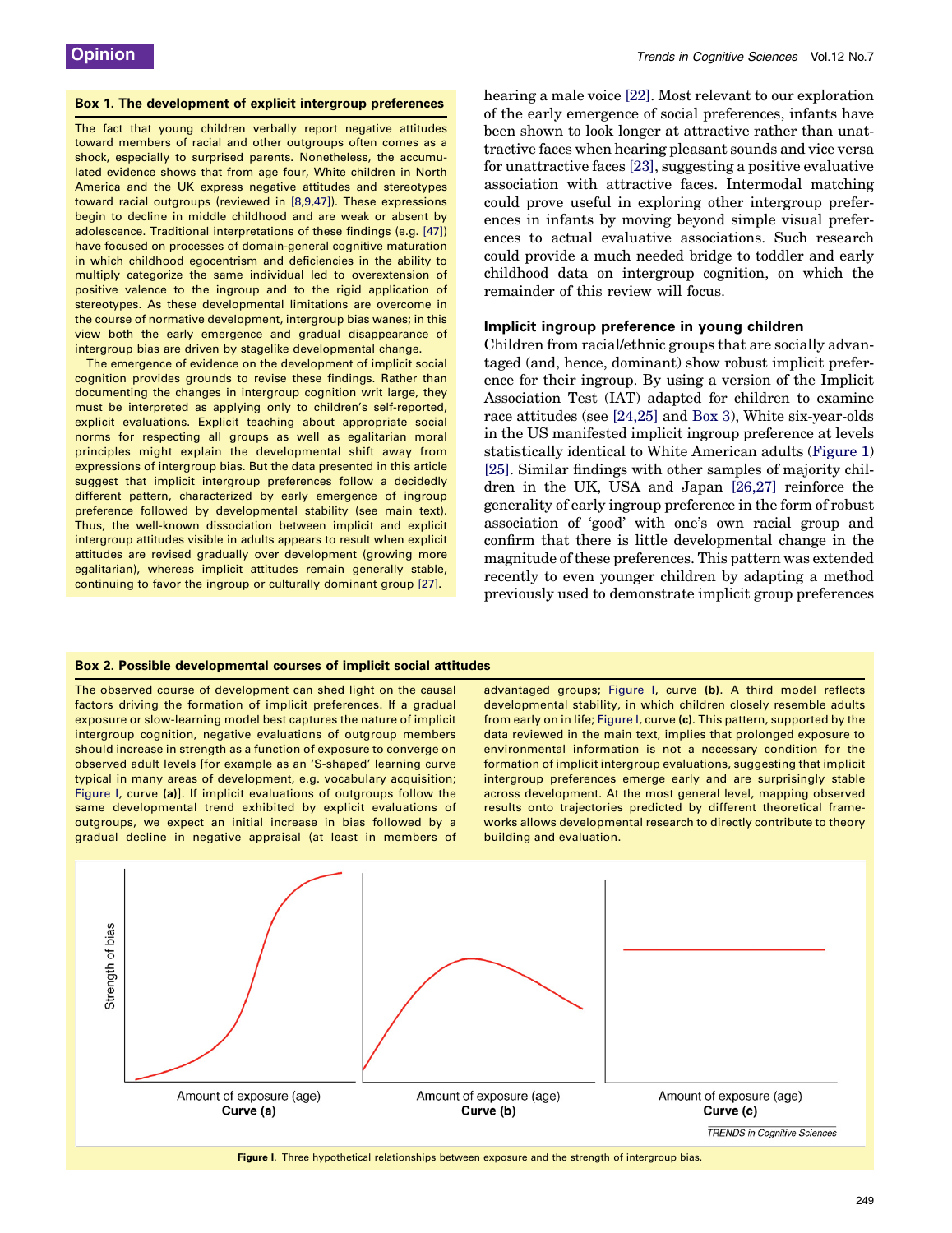#### <span id="page-2-0"></span>Box 3. The Child Implicit Association Test (IAT)

The IAT [\[22\]](#page-5-0) measures the associative strength between pairs of concepts, such as social categories (e.g. White, Black), and attributes (e.g. pleasant, unpleasant). It is typically computer administered, and in the Child-IAT [\[25\]](#page-5-0) the categories are presented as pictures, the attributes as spoken words via headphones (to compensate for differences in reading ability) and large-response buttons are color matched to reminder bars on the screen (see Figure I). After familiarization participants complete two blocks of critical trials involving paired categorization. These critical blocks are pictured here, along with the example of a Black–White race attitude IAT. In the first critical block, children categorize Black faces and negative words by using a single left response button and White faces and positive words by using a single right response button (bottom left panels). In the second critical block, the positioning of the attribute categories (i.e. good and bad words) are reversed, resulting in the opposite pairings of 'White and negative' and 'Black and positive' (bottom right panels). Conceptually, the assumption is that preferred groups will be paired more rapidly and more accurately with positive attributes. The IAT effect size  $D$  is the standardized difference in response latencies across the two critical blocks and,thus, an individual difference measure of the strength of this implicit preference [\[48\]](#page-5-0).



in adults [\[28\]](#page-5-0). Children were asked to rapidly categorize racially ambiguous target faces as Black or White; each target face was presented in both a frowning and smiling facial expression. Paralleling findings with adults [\[28\]](#page-5-0), children as young as age three who could successfully categorize by race showed a tendency to be influenced by facial expression such that angry faces were overcategorized as Black, demonstrating a negative association with that group. Once again developmental stability was observed, with children's implicit preferences statistically indistinguishable from those of adults (Y. Dunham and M. Banaji, unpublished).

Although the limitations in basing causal claims on cross-sectional data should be kept in mind, the now familiar pattern of developmental stability between childhood and adulthood presents a challenge to slow-learning models of implicit attitude formation, which assume that convergence on adult attitudes requires a protracted process of social learning. The strong interpretation of these results is that implicit ingroup preference emerges as soon as an ingroup–outgroup contrast is acquired. This possibility is buttressed by results demonstrating that adults rapidly manifest implicit ingroup preference even with respect to novel and minimal social groups [\[29–31\].](#page-5-0) Indeed, adults even appear to implicitly evaluate novel non-social stimuli [\[32\]](#page-5-0), providing convergent evidence that the implicit system is capable of forming evaluations in the absence of protracted social learning.

In addition to reflecting ingroup preference, these data might suggest that even at these young ages children already have internalized consensual social views as to the value associated with different social groups (e.g. among children living in the USA and UK, the White majority is good and other racial groups are bad). One way to untangle these two possibilities is to examine children from disadvantaged groups for whom ingroup preference and the internalization of consensual social views are in opposition.

#### Early internalization of social hierarchies

Children are born into societies structured by hierarchical arrangements of social groups [\[33\].](#page-5-0) For example, races, classes and religions sit in vertical power relationships that are recognized by socially acculturated adult members of the society. In the USA Whites are in a socially dominant position compared with racial and ethnic minorities, such as Blacks, Hispanics and Asian Americans. In India power relations likewise involve the Hindu majority in comparison to Muslim, Christian, Sikh and other minorities, not to mention a complex system of castes. Often, but not always, social dominance is associated with numerical dominance (though colonial dominance such as in Apartheid South Africa are examples of minority dominance).

The central issue is this: on average, adult members of non-dominant groups show weak or no implicit ingroup preferences (e.g. the elderly show a young preference, Black Americans show no racial ingroup preference, lesbians and gay men show only weak ingroup preference, etc. [\[34,35\]](#page-5-0)). Thus, ingroup preference clearly interacts with social learning about the relative status of one's own group [\[36\].](#page-5-0)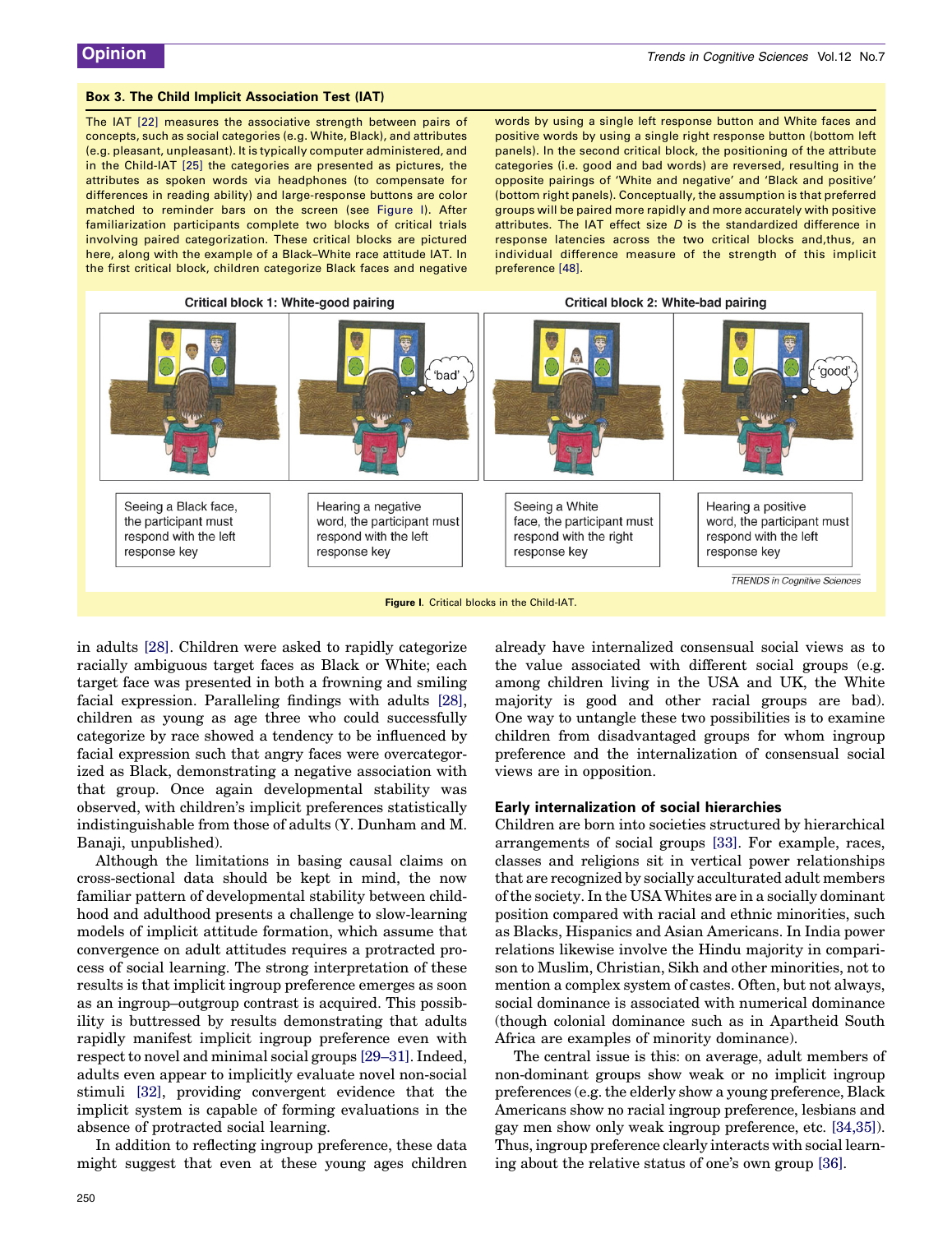<span id="page-3-0"></span>

Figure 1. Implicit and explicit intergroup preferences in White Americans. Graph summarizing implicit (IAT) and explicit (self-report) intergroup preferences from White children in the USA, originally published in [\[25\].](#page-5-0) Higher bars indicate stronger preference for White over Black; error bars indicate standard error of the mean. Implicit preference is stable across ages (b) despite significant decline in explicit, self-reported preference for the ingroup [(a); chance responding = 50%]. Similar patterns have been observed in other studies of majority populations in the US, UK, and Japan [\[26,27\]](#page-5-0).

Although a slow-learning model did not fare well in predicting the emergence of ingroup preferences, it is possible that such a model could do a better job when predicting the emergence of knowledge that one's own group is not as socially privileged as other groups. For example, children of disadvantaged groups might initially show ingroup preference, similar to members of the advantaged majority. If they then gradually acquire knowledge of their own group's lower status, we might expect this ingroup preference to wane with age.

Conversely, if children are sensitive to social group hierarchies at an early age, young children from nondominant groups should reveal the same lack of ingroup preference that typifies adult members of their group. A recent study explored these possibilities. Hispanic children as young as five years old growing up in a predominantly Hispanic neighborhood showed no preference for their ingroup when compared with the White majority, as did older Hispanic children and adults [\[37\].](#page-5-0) This result points to the early acquisition of at least a basic form of implicit

social hierarchy knowledge, again challenging slow-learning models of implicit attitude development.

Interestingly, these same Hispanic children who showed no ingroup preference when comparing their group to White Americans did show ingroup preference when comparing their group to Black Americans. This result is noteworthy because it demonstrates that children's implicit attitudes are sensitive to which of two outgroups (White and Black) is socioculturally advantaged. In addition this finding suggests that implicit biases in young children are not merely the result of internalizing the value associated with locally salient social groups. Rather, emergent implicit preferences appear to be the result of both social dominance sensitivity (i.e. to the privileged position of the White majority) and ingroup preference (i.e. showing strong preference for the ingroup when the comparison is a group approximately equal in social status).

In a similar analysis of data from Black children tested in the laboratory, at their school and over the Internet, we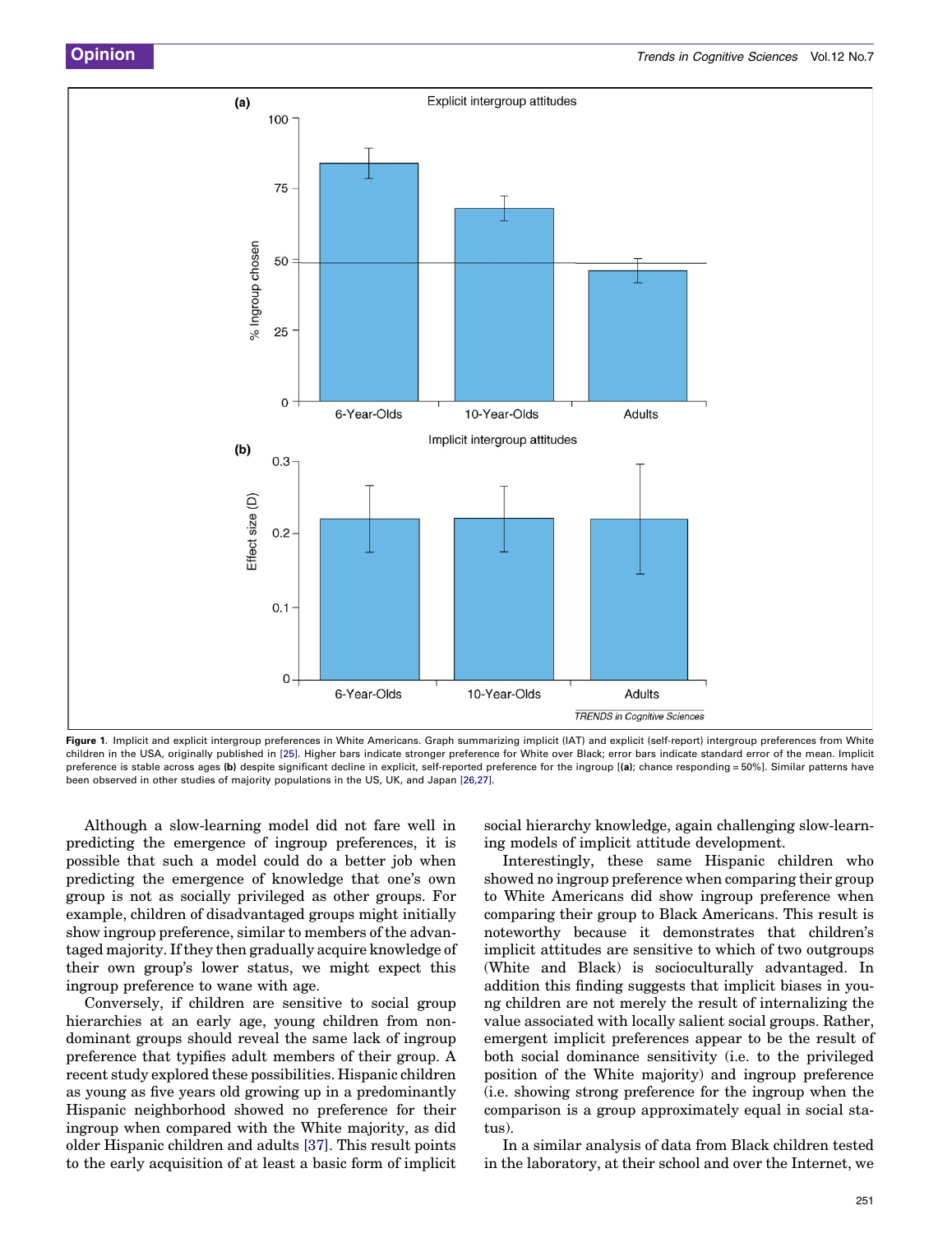<span id="page-4-0"></span>

Figure 2. Implicit intergroup preferences in disadvantaged populations. Graph summarizing data across several studies with members of socioculturally dominant and non-dominant groups [\[37,38\].](#page-5-0) Higher bars indicate stronger implicit preference for one's racial ingroup over an outgroup; error bars indicate standard error of the mean. Members of dominant groups show strong ingroup preference, as noted by their significant preference (>0) for their own group. However, members of non-dominant groups show no preference for their own group relative to the dominant group, as reflected in the lack of difference from zero (no preference). In addition, within each group the level of preference is virtually identical for adults and children, again suggesting a pattern of developmental stability.

again found a lack of implicit ingroup preference across development; at no age did Black American children exhibit an implicit preference for Black relative to White. In other words, by age five, Black children scored strikingly similar to Black adults, who show no ingroup preference. Thus, although advantaged and disadvantaged groups do differ with respect to their implicit attitudes (with advantaged groups showing more robust ingroup preference), in both populations the mean level of implicit preference was stable across development (see Figure 2 and Ref. [\[38\]](#page-5-0)).

## Affect: the basis of acquiring and modifying intergroup preferences

The early presence of group-based evaluations probably implicates a general system for rapid preference formation, grounded in the evaluative or attitudinal system. The propensity to gravitate toward the benign and familiar and away from harmful influences is vital to survival, and affective processes are central to successfully orienting responses in this way [\[39,40\].](#page-5-0) In adults we know that implicit intergroup preferences predict fear-potentiation responses to members of social outgroups that are akin to more general affective learning of prepared fear stimuli [\[41\]](#page-5-0) and that implicit intergroup bias is attenuated by high-quality contact  $[42-44]$ , especially romantic contact [\[41\]](#page-5-0). In addition reports of affectively laden childhood experiences have been shown to correlate with adult implicit attitudes [14,15]. At the neural level the magnitude of implicit intergroup preferences correlates strongly with activation in the amygdala, a subcortical structure known to be involved in the learning and expression of emotion [6,7].

It is possible that children acquire social hierarchy knowledge primarily through affective channels; experiences that support the internalization of society's appraisal of their own group and/or the dominant majority might be powerful inputs to the implicit system. Understanding the form and frequency of such experience, particularly for non-dominant groups, will probably have a high payoff in understanding early intergroup attitudes.

#### Concluding remarks

Although open questions remain, the assumption that implicit intergroup cognition emerges through the slowlearning of environmental regularities is not supported by recent developmental data. On the contrary, the implicit system forms and maintains adultlike intergroup evaluations from early in development. This ability to rapidly evaluate groups that are salient in the local environment along a hierarchical good–bad dimension and to use those evaluations as guides to action is fundamental to an organism's survival and plausibly forms part of an evolved mechanism to track and monitor social coalitions [\[45,46\]](#page-5-0). Although such evaluations probably benefit from 'fine-tuning' via cultural assimilation, they cannot await a protracted history of learning, both because decisions must often be made immediately and because coalitions themselves can shift in response to contextual forces. The developmental record suggests a solution based on a simple but highly flexible sensitivity to contrastive ingroup–outgroup distinctions as well as a basic sensitivity to the status of those groups within the broader social hierarchy.

#### **References**

- 1 Devine, P.G. (1989) Stereotypes and prejudice: their automatic and controlled components. J. Pers. Soc. Psychol. 56, 5–18
- 2 Bargh, J.A. et al. (1991) The generality of the automatic attitude activation effect. J. Pers. Soc. Psychol. 62, 893–912
- 3 Greenwald, A.G. and Banaji, M.R. (1995) Implicit social cognition: attitudes, self esteem, and stereotypes. Psychol. Rev. 102, 4–27
- 4 Fazio, R.H. et al. (1995) Variability in automatic activation as an unobtrusive measure of racial attitudes: a bona fide pipeline? J. Pers. Soc. Psychol. 69, 1013–1027
- 5 Dovidio, J.F. et al. (2002) Implicit and explicit prejudice and interracial interaction. J. Pers. Soc. Psychol. 82, 62–68
- 6 Phelps, E.A. et al. (2000) Performance on indirect measures of race evaluation predicts amygdala activation. J. Cogn. Neurosci. 12, 729–738
- 7 Cunningham, W.A. et al. (2004) Separable neural components in the processing of black and white faces. Psychol. Sci. 15, 806–813
- 8 Bigler, R.S. and Liben, L.S. (2006) A developmental intergroup theory of social stereotypes and prejudice. In Advances in Child Development and Behavior (Vol. 34) (Kail, R.V., ed.), In pp. 39–89, Blackwell Publishers
- 9 Hirschfeld, L.A. (1998) Race in the Making: Cognition, Culture, and the Child's Construction of Human Kinds. MIT Press
- 10 Smith, E.R. and DeCoster, J. (2000) Dual process models in social and cognitive psychology: conceptual integration and links to underlying memory systems. Pers. Soc. Psychol. Rev. 4, 108–131
- 11 Fazio, R.H. et al. (1986) On the automatic activation of attitudes. J. Pers. Soc. Psychol. 50, 229–238
- 12 Sloman, S. (1996) The empirical case for two systems of reasoning. Psychol. Bull. 119, 3–22
- 13 Chaiken, S. (1980) Heuristic versus systematic information processing and the use of source versus message cues in persuasion. J. Pers. Soc. Psychol. 39, 752–766
- 14 Rudman, L.A. (2004) Sources of implicit attitudes. Curr. Dir. Psychol. Sci. 13, 79–82
- 15 Rudman, L.A. et al. (2007) Developmental sources of implicit attitudes. Pers. Soc. Psychol. Bull. 33, 1700–1713
- 16 Pascalis, O. and Slater, A. (2003) The Development of Face Processing in Infancy and Early Childhood: Current Perspectives. Nova Science Publishers
- 17 Pascalis, O. et al. (1995) Mother's face recognition in neonates: a replication and an extension. Infant Behav. Dev. 17, 79–85
- 18 Kinzler, K.D. et al. (2007) The native language of social cognition. Proc. Natl. Acad. Sci. U. S. A. 104, 12577–12580